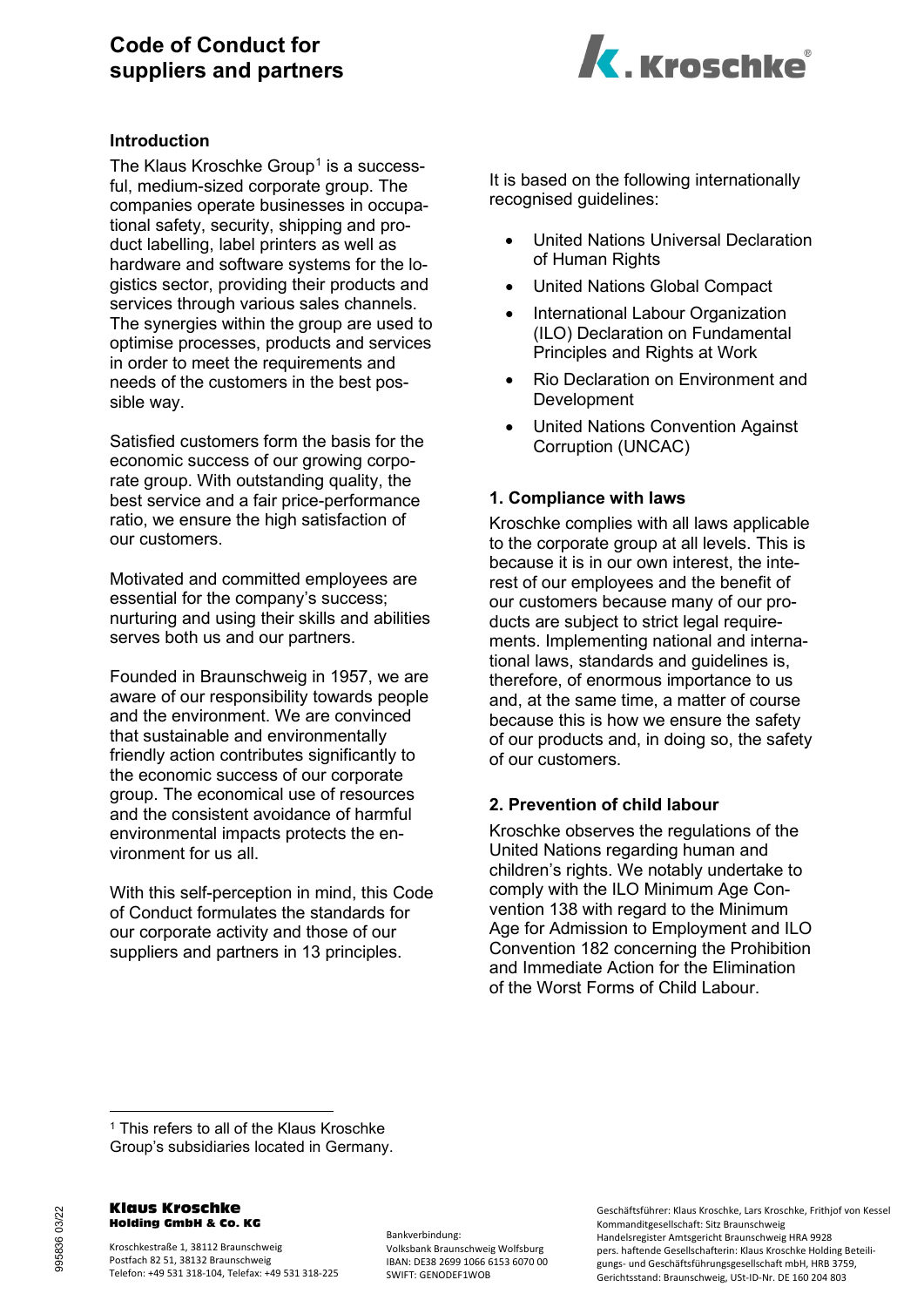# **Code of Conduct for suppliers and partners**



# **3. Prevention of forced labour**

Kroschke is committed to the prohibition of all forms of forced labour in accordance with ILO Conventions 29 and 105. We require that our suppliers also do not permit any form of forced labour in their companies.

# **4. Prohibition of discrimination**

Kroschke firmly rejects all forms of discrimination in the workplace in accordance with ILO Conventions 100, 111, 158 and 159. We support equal opportunities and diversity. Decisions that have a direct impact on employees (recruitment, promotion, further training, etc.) are made on the basis of the individual skills and qualifications of the employees concerned. Criteria such as gender, age, religion or ideology, race, caste, social or ethnic origin, disability, nationality, sexual identity, political position, personal relationships, membership in employee organisations or other personal qual-ities have no influence on decisions.

### **5. Fight against corruption**

Kroschke rejects any form of corruption and complies with the United Nations Convention Against Corruption. Bribery, blackmail and the general influencing of decisions through improper benefits, such as inappropriate cash or non-cash gifts, have no place in our companies. We deal with conflicts of interest in a transparent manner. If those affected disclose a conflict of interest, they will not find themselves placed at a disadvantage as a result.

### **6. Restrictive practices law and free competi-tion**

Kroschke stands for fair and free competition among market players and compliance with the corresponding national regulations. Unfair competition, price fixing with other companies and comparable agreements are unacceptable to us.

# **7. Ensuring fair working conditions**

Kroschke makes sure all employees work under fair conditions. This includes compliance with national laws and regulations on working hours as well as the right to adequate pay. Wages and salaries correspond at least to the statutory minimum wages or applicable collective wage agreements. Kroschke encourages employees' personal and professional qualifi-cation.

# **8. Health and safety at work**

As a manufacturer and retailer of occupational safety products, the safety and health protection of our employees is part of our corporate group's selfperception and makes an important contribution to our success. With diverse, appropriate action and programmes, we offer our employees a safe and healthy working environment that at least conforms to the legal framework for health protection and occupational safety. We keep the risks to which our employees are exposed in their work as low as possible and, in accordance with ILO Convention 155, ensure that working conditions are designed in a way that meets the needs of our employees so that health issues are avoided and accidents are prevented.

# **9. Freedom of association**

Kroschke respects the right of all employees to freedom of association and collective bargaining in accordance with ILO Conventions 87 and 98. All employees are free to form or become members of employee representation groups. This does not give our employees a disadvantage. Furthermore, employees or their representatives may enter into companylevel agreements or negotiate and conclude collective wage agreements.

#### Klaus Kroschke Holding GmbH & Co. KG

Kroschkestraße 1, 38112 Braunschweig Postfach 82 51, 38132 Braunschweig Telefon: +49 531 318-104, Telefax: +49 531 318-225 Bankverbindung: Volksbank Braunschweig Wolfsburg IBAN: DE38 2699 1066 6153 6070 00 SWIFT: GENODEF1WOB

Geschäftsführer: Klaus Kroschke, Lars Kroschke, Frithjof von Kessel Kommanditgesellschaft: Sitz Braunschweig Handelsregister Amtsgericht Braunschweig HRA 9928 pers. haftende Gesellschafterin: Klaus Kroschke Holding Beteiligungs- und Geschäftsführungsgesellschaft mbH, HRB 3759, Gerichtsstand: Braunschweig, USt-ID-Nr. DE 160 204 803